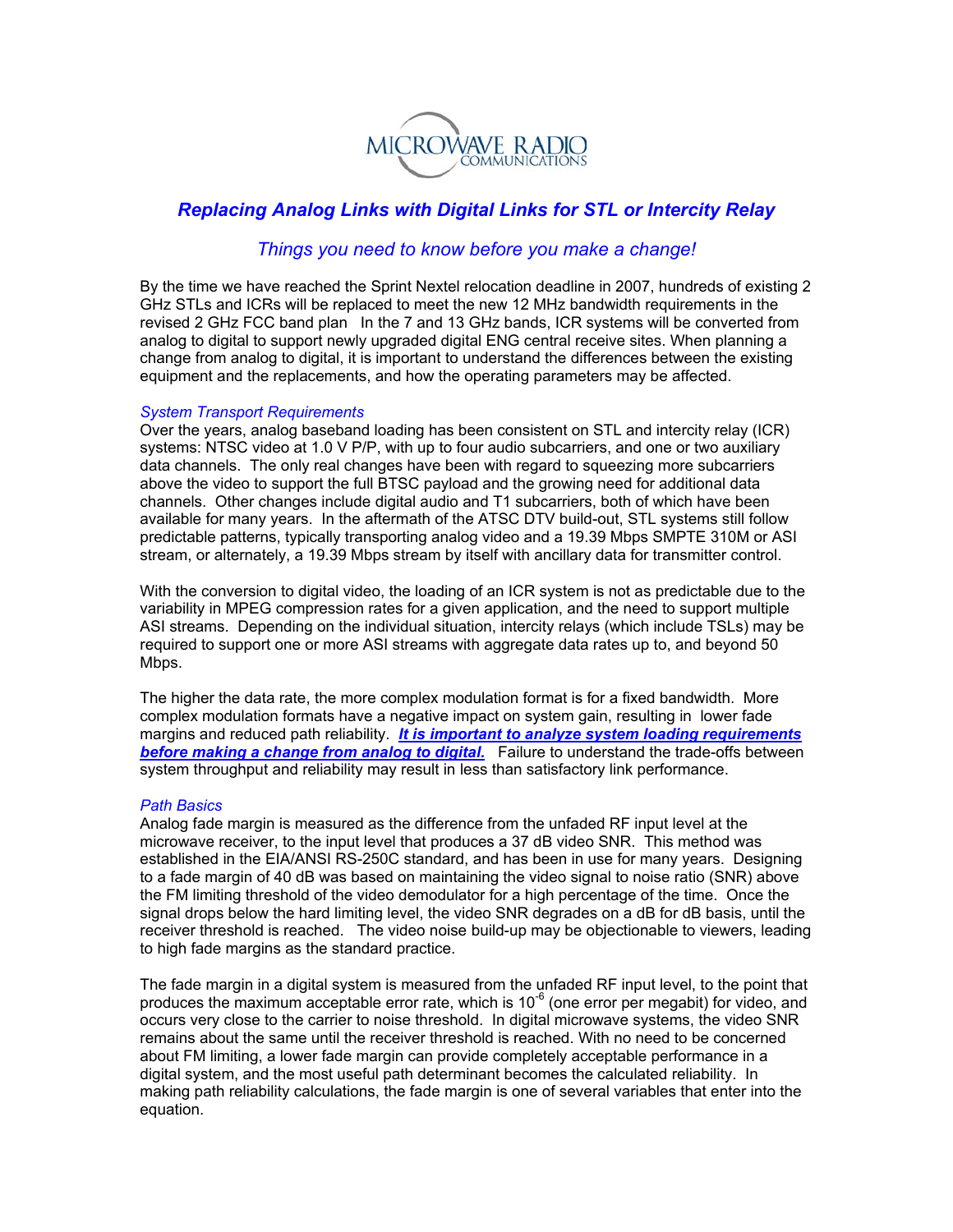The most commonly accepted method of determining path reliability was developed by Bell System engineers decades ago, and in modified form, remains the standard of the industry today. Arvids Vigants and W. T. Barnett, studied active microwave paths to determine the effects of numerous variables, and found that system unavailability could be characterized as follows:

*U = a x b x 2.5 x 10-6 x f x D3 x 10 (-F/10)*

where: U = Unavailability (actual fade probability as a fraction)

- $a = \{4 \text{ for very smooth terrain}; 1 \text{ for average terrain with some roughness};$ 0.25 for mountainous, very rough or very dry areas}  $b = \{0.5$  for Gulf coast or similar low-lying, humid areas; 0.25 for normal interior, temperate or northern areas
	- 0.125 for mountainous or very dry areas.}
	- f = frequency in GHz
	- $D =$  path length in miles
	- $F =$  fade margin in dB

The answer can be easily converted to express availability as a percentage of time on an annual, or worst month basis. The only drawback to this method is that it does not account for rain attenuation, which is a significant factor above 10 GHz, and must be added to the fade margin to provide a more accurate estimate.

Figure 1 represents a graph of system reliability at 7 GHz, based on the Vigants & Barnett formula for fade margins between 30 and 50 dB. The terrain and climate factors have been set for inland temperate, or northern paths with average hills, valleys, and watersheds.



**Path Reliability vs. Distance & Fade Margin Based on Vigants & Barnett**

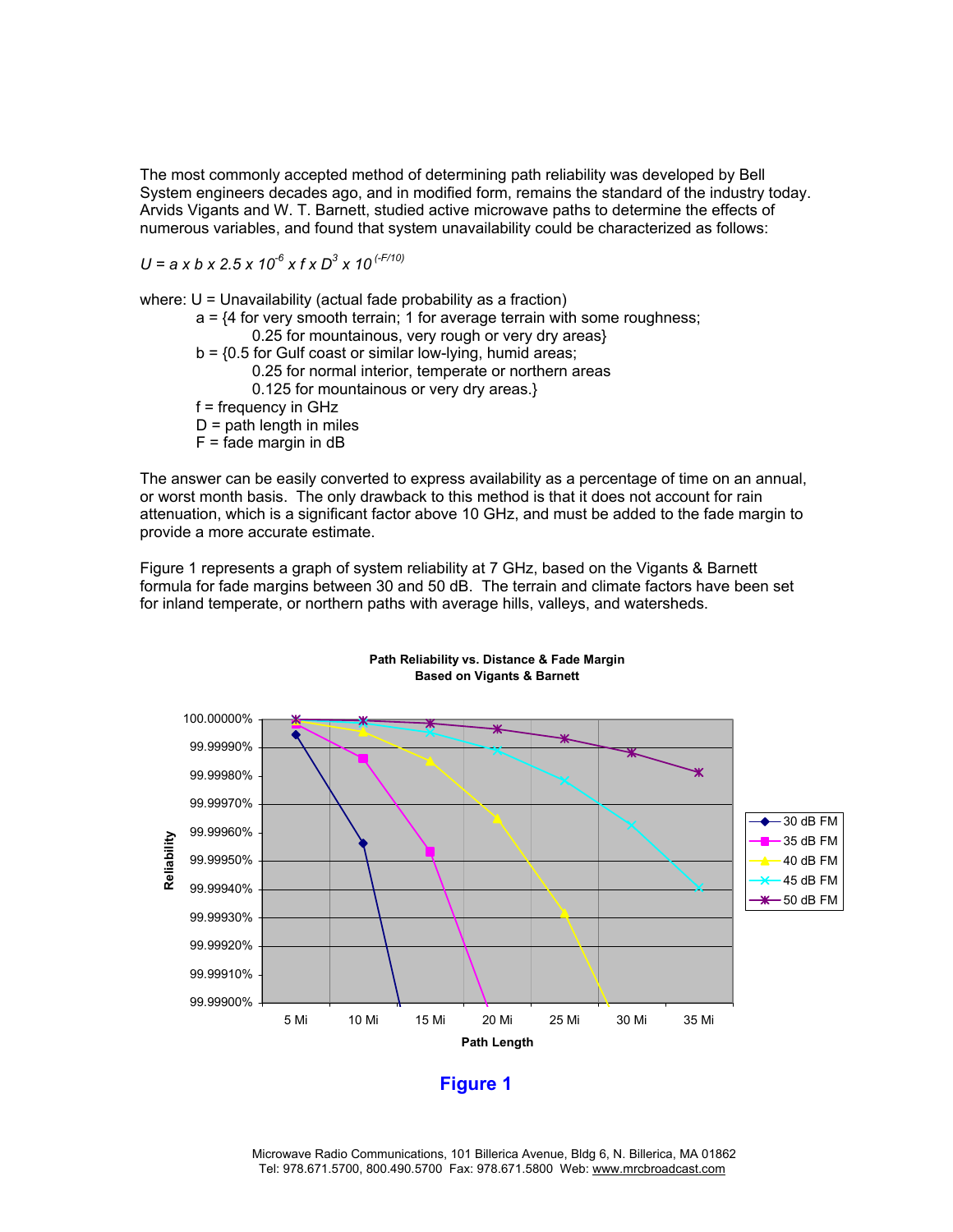If the same parameters were graphed for coastal paths in humid areas with flat terrain, the reliability would drop dramatically, to the point of increasing the outage time by a factor of seven. See figure 6 for details.

The correlation between reliability percentage and outage time is shown in figure 2.



**Figure 2 - Annual Outage vs. Reliability**

Putting these charts to use, if we were to analyze an 18 mile path at 7 GHz with a 40 dB analog fade margin, the same path would exhibit a 35 dB fade margin if converted to QPSK digital, due to the normal difference in system gain between the two modes. Assuming that the path is inland, the calculated reliability decreases from about 1 minute per year in analog mode, to about four minutes per year in digital mode; or from 99.9997% to 99.9991%, which is not a worrisome increase. No change would be required with respect to power level or to the antenna system to maintain an acceptable fade margin.

If the same exact 40 dB analog path were located in a coastal area, it would exhibit a lower starting reliability of 99.9974%, or 10 minutes per year in analog mode, and would drop to 34 minutes per year (99.99354%), if converted to QPSK digital. In this case, one or more of the following options should be considered:

- a) Increased antenna gain
- b) Higher-powered digital transmitter
- c) Space diversity antennas.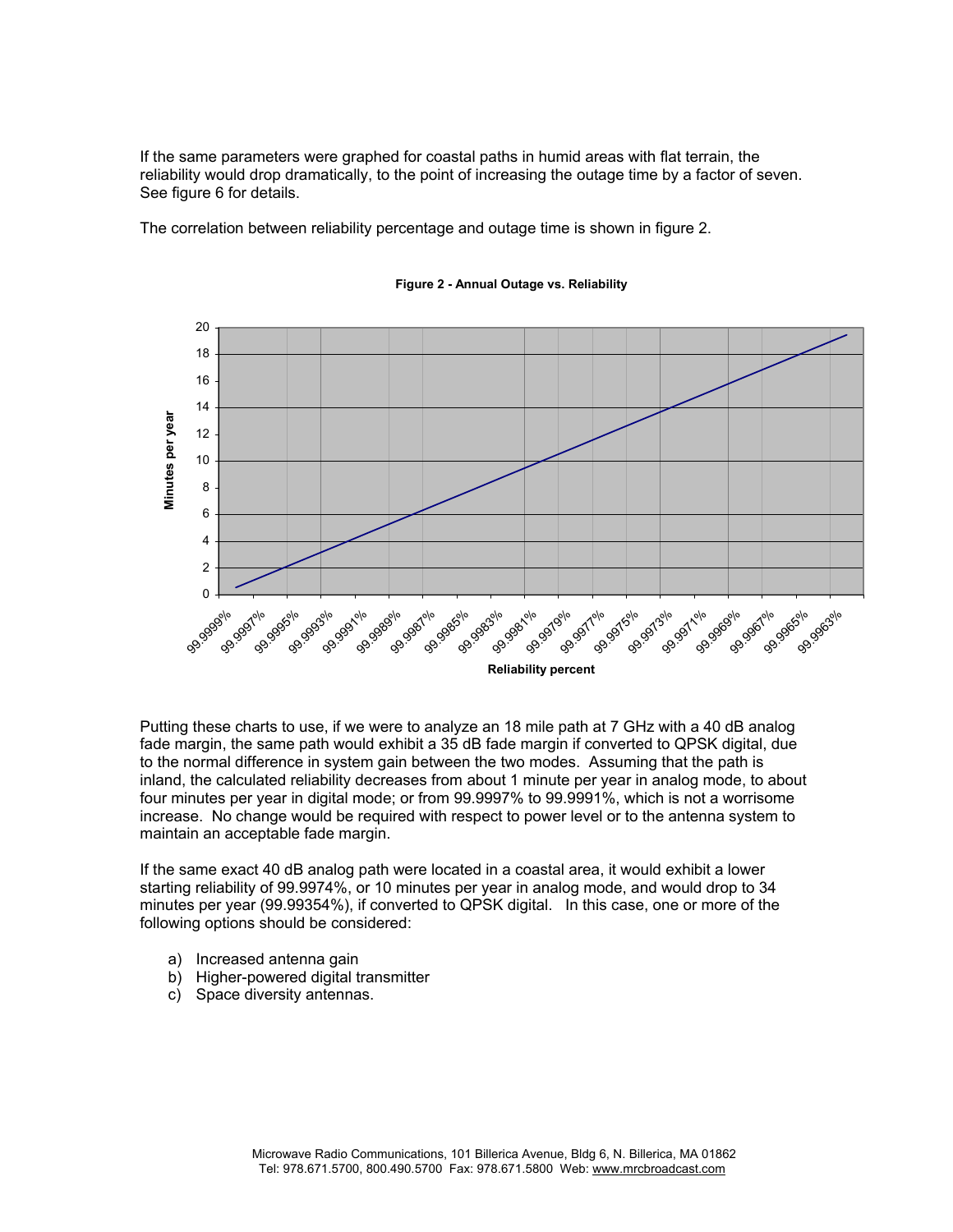#### *System Gain*

The easiest way to visualize the overall performance of a microwave system, exclusive of path variables, is to look at the system gain. System gain is the difference in dB between the transmitter RF output power and the practical threshold of the receiver. In the chart below, the system gain of an MRC DAR-6 Plus microwave system is compared in analog FM and QPSK modes to provide the reader with an easy way to visualize these parameters.



## *Figure 3 – DAR-6 Plus System Gain Analog versus QPSK - High Power Options*

The reduction in system gain between analog and digital modes is a function of the increased linearity requirement in the transmitter, and the minimum threshold requirement in the receiver.

The linearity requirement of an FM analog transmitter is not demanding, and most amplifier stages are operated in saturation. In a digital transmitter, amplifier stages must be operated in their linear regions to minimize distortion products that could hamper the demodulation process, and could cause adjacent channel interference.

The practical threshold of an FM receiver is determined by observing the point at which the video SNR reaches 37 dB, even though the demodulator may continue to function adequately at lower SNRs. In a digital receiver, the practical threshold occurs at an error rate of  $10^{-6}$ , and within a dB or two of the carrier to noise (C/N) threshold, below which, the demodulator ceases to function.

*When converting a path to digital, every effort should be made to match the required data rate to the available system gain, as determined by the modulation format.*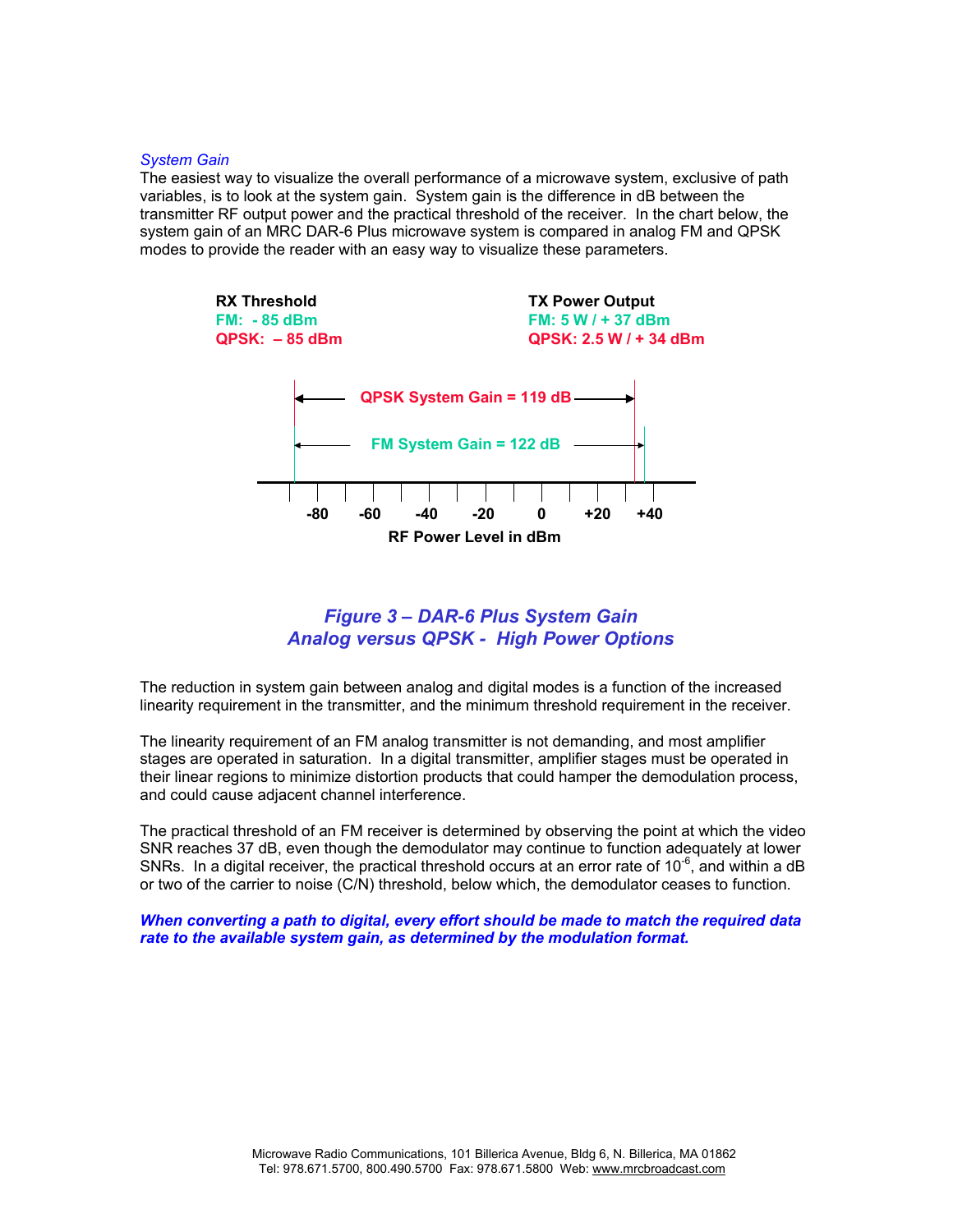

**Modulation Format vs. System Gain & Data Rate MRC DAR-6 Radio with QV2 and SCM4000 Modems**



## *Determining your own needs*

In order to determine what your present system reliability is, and what your existing antenna and transmission lines will support in digital modes, only a few simple steps are required.

1) Determine your present analog fade margin.

Most receivers made in the last decade include a calibrated received signal level (RSL) readout. The difference between the normal RSL and the radio threshold sensitivity is the fade margin.

For example: an RSL of – 40 dBm versus a receiver threshold of –86 dBm:

Fade Margin =  $RSL -$  threshold, or  $(-40$  dBm)  $(-86$  dBm)  $=$  46 dB

If your receiver does not include an RSL readout, we can help you determine how to make an accurate measurement.

## 2) What is your system gain?

As stated previously, system gain is the difference in dB between the transmitter RF output power and the practical threshold of the receiver.

For example: a 5 watt (+37 dBm) transmitter and a receiver with a threshold of –86 dBm:

System Gain  $= Tx$  Power – Rx threshold  $= (+37$  dBm $) - (-85$  dBm $)$  $= 122$  dB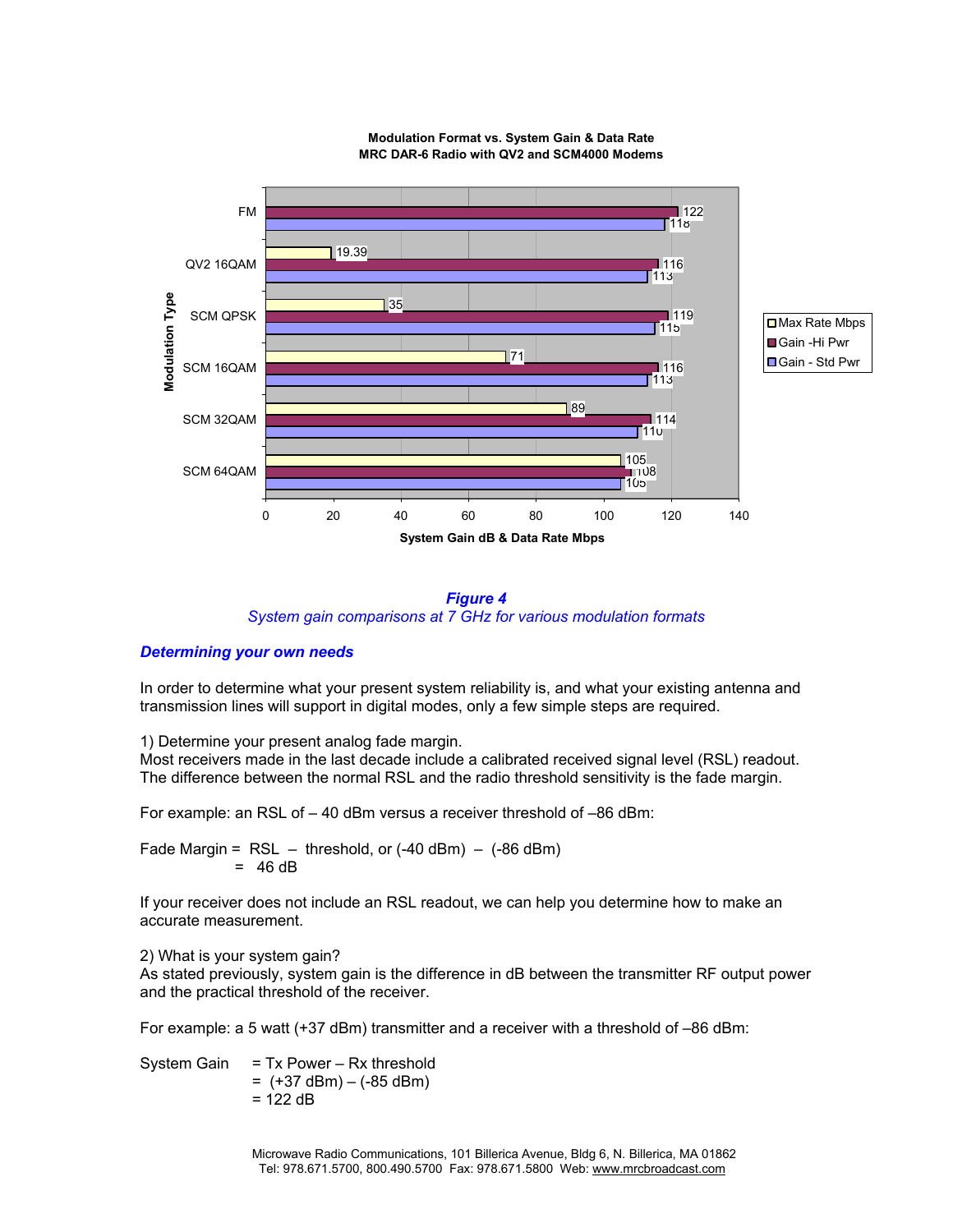|            | Analog | QPSK | 16QAM | 32QAM | 64QAM |
|------------|--------|------|-------|-------|-------|
| Std Pwr    | 33     | 30   | 28    | 26    | 23    |
| Hi Pwr     | 37     | 34   | 31    | 30    | 26    |
| Threshold  | -85    | -85  | -85   | -84   | -82   |
| Gain - Std | 118    | 115  | 113   | 110   | 105   |
| Gain-HiPwr | 122    | 119  | 116   | 114   | 108   |

## *Table 1 – DAR-6 System Gain Summary*

## 3) Determine your present reliability

The charts on the following pages were developed to assess path reliability from three known factors: path length, fade margin, and climate and terrain condition. Suppose you have a 20-mile inland path with a 46 dB fade margin on 7 GHz, located in an area of the country with normal terrain features and excursions in temperature. The graph in figure 5, corresponding to these parameters, shows the reliability to be about 99.9999% per year. With reference to figure 2, the annual outage time less than one minute per year.

## 4) How will your new system perform?

You want to convert your 7 GHz ICR/TSL to digital, with a 50 Mbps payload capacity to support multiple ASIs totaling 50 Mbps, or one 50 Mbps HD feed.

In figure 4, the closest combination to provide that capability is a DAR-6 with an SCM4000 variable rate modem set for 16QAM, which will support data rates up to 71 Mbps. The system gain options are 113 dB with a standard power transmitter, and 116 dB with a high power transmitter. The present system uses a high power transmitter with a fade margin of 46 dB. From number 3 above, we saw that the reliability is 99.9999% per year, or under one minute per year of outage.

Based on the system gain summary in table 1, the difference in gain, and therefore fade margin is 9 dB for a standard power transmitter, and 6 dB with a high power version. With a 9 dB change in fade margin, the chart in figure 5 shows that the reliability drops from 99.9999% to about 99.9993 %. Figure 2 shows the revised path downtime to be less than four minutes per year. The key significance is that a -9 dB change in fade margin will still provide acceptable reliability.

## *Some things to consider….*

## *Antennas*

In the previous example, we analyzed a 20 mile ICR path at 7 GHz, and found that a fade margin decrease of 9 dB was acceptable. This conclusion may lead you to think that the path was overengineered in the first place, however this is not necessarily true.

Many antenna systems have been in place for a long time; possibly decades. Over the years, technology improvements have allowed manufacturers to build microwave transmitters with higher output power, and receivers with better sensitivity. If an antenna system has been in place for a long while, it may have been designed at a time when system gains were considerably lower. The simple act of replacing an older microwave system with a new can provide better path reliability as a bonus, due the increase in system gain.

Remember; any changes in transmit power, EIRP, antenna gain, modulation type, and antenna height requires a modification to your existing license. Also, changes must be analyzed by a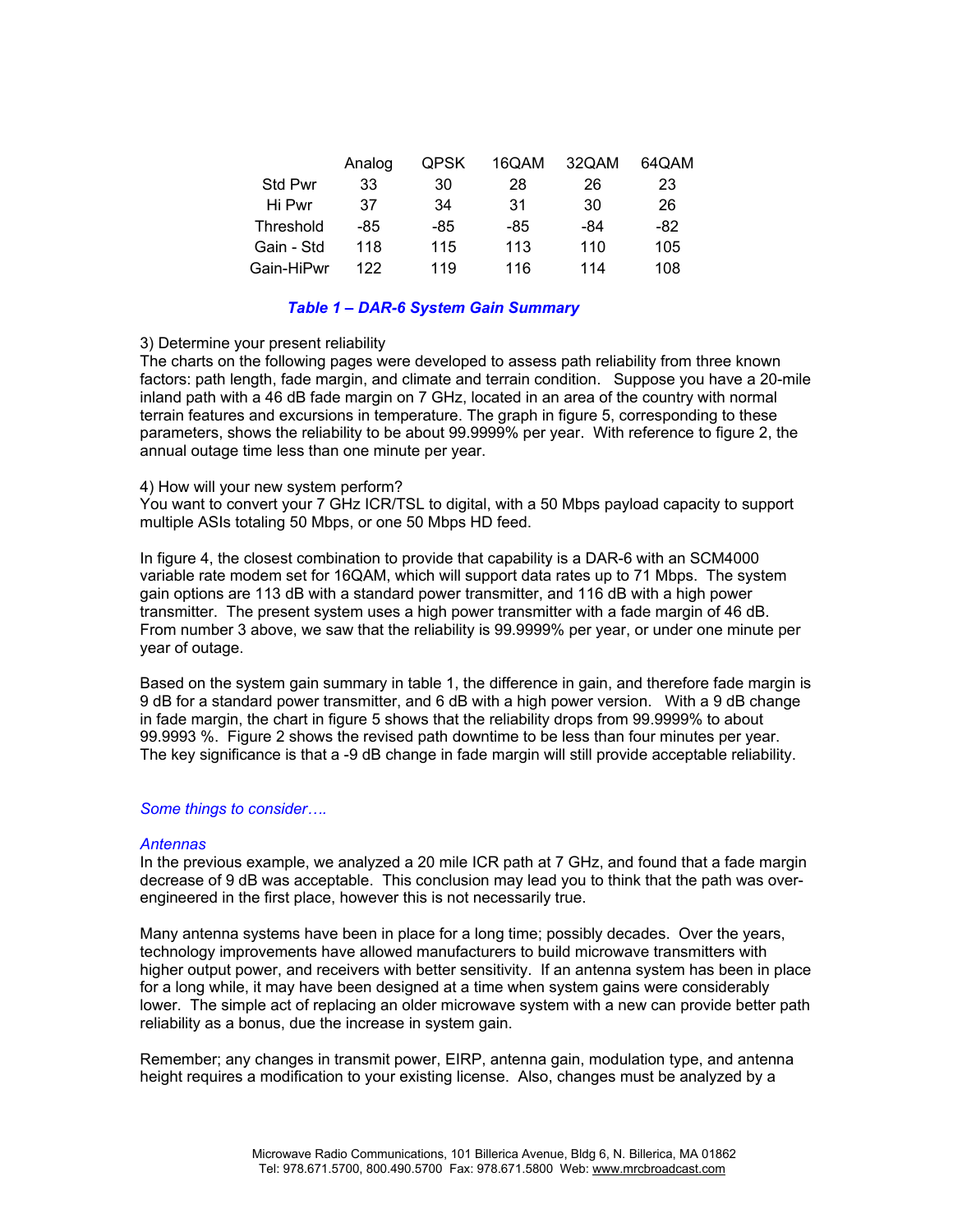frequency coordinator, and prior coordination notification must be completed before filing. Refer to FCC Part 74.638 for additional details.

If your antenna system does require upgrades, now is good time to think about future requirements. Dual polarization and high performance antenna options should be considered as a defense against potential interference and an aid to adding more links.

## *Reliability*

There is no question that an STL requires high reliability as determined by a low calculated outage time. Most engineers want to see three to four "9's" after the decimal point and with good reason. The good news is that most STLs support a maximum of 19.39 Mbps, which does not significantly change the system gain when compared to analog. If your analog STL was reliable, your digital STL should be as well. In extreme cases, with long paths, tall towers, and high waveguide losses, space diversity may be the only answer. The diversity improvement factor can be 50 to 1, or better, with two antennas separated by 40 feet.

On an ICR system, reliability requirements are not as stringent, a fact that must be considered when planning a digital conversion. Path reliability between 99.99% and 99.999% may be totally adequate, especially if the link is used for only a few minutes per day. Previous experience with analog ICRs is generally a good reference. If they were marginal to begin with, it's time to upgrade the antennas or increase the system gain.

## *Lets' Review*

The time has come to switch to a digital microwave system, what do I do?

*Establish a baseline:* 

- 1) Determine present fade margin (difference between RSL and Rx threshold)
- 2) Determine present reliability (from figures 5 through 10)
- 3) Determine present system gain (difference between Tx RF o/p and Rx threshold)
- 4) Determine Present outage time (from figure 2)

## *New system parameters*:

- 1) Establish maximum system data rate (what through-put do you need?)
- 2) Determine available system gain options (from figures 11 & 12)
- 3) New fade margin can be found from the difference between present system gain & new system gain. (add or subtract the difference from the old fade margin)
- 4) Determine new reliability based on new fade margin (from figures 5 through 10)
- 5) Determine new annual outage prediction (from figure 2)

If the new reliability is acceptable, it's time to place the order. If it is not, consider the options:

- Higher transmit power
- Larger antennas
- Better transmission line
- Space diversity
- Lower data rates
- Reduced reliability

The final answer may be a compromise, but it will be one that you understand. Need more help or more information? Contact your nearest MRC sales office.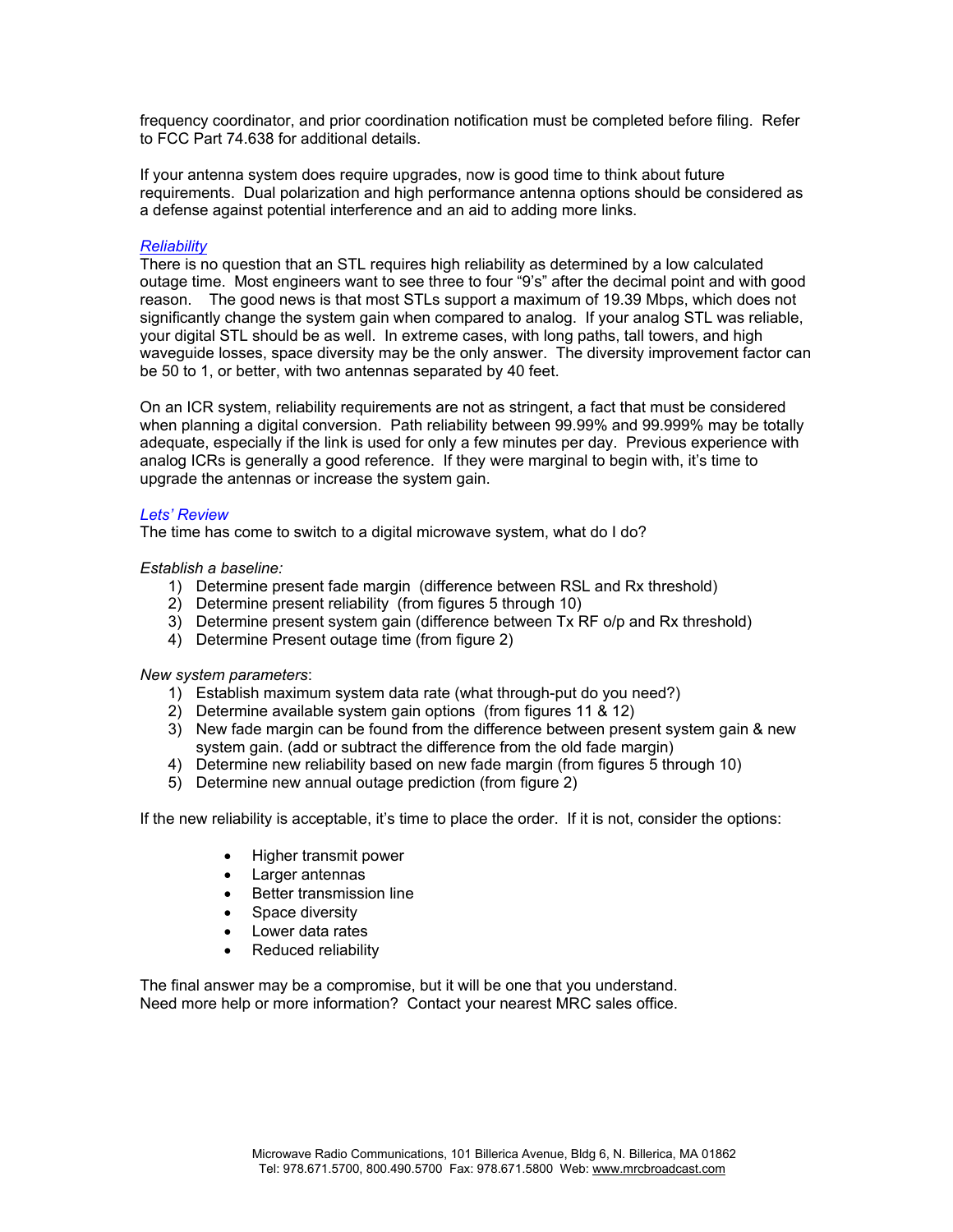**Figure 2 - Annual Outage vs. Reliability**

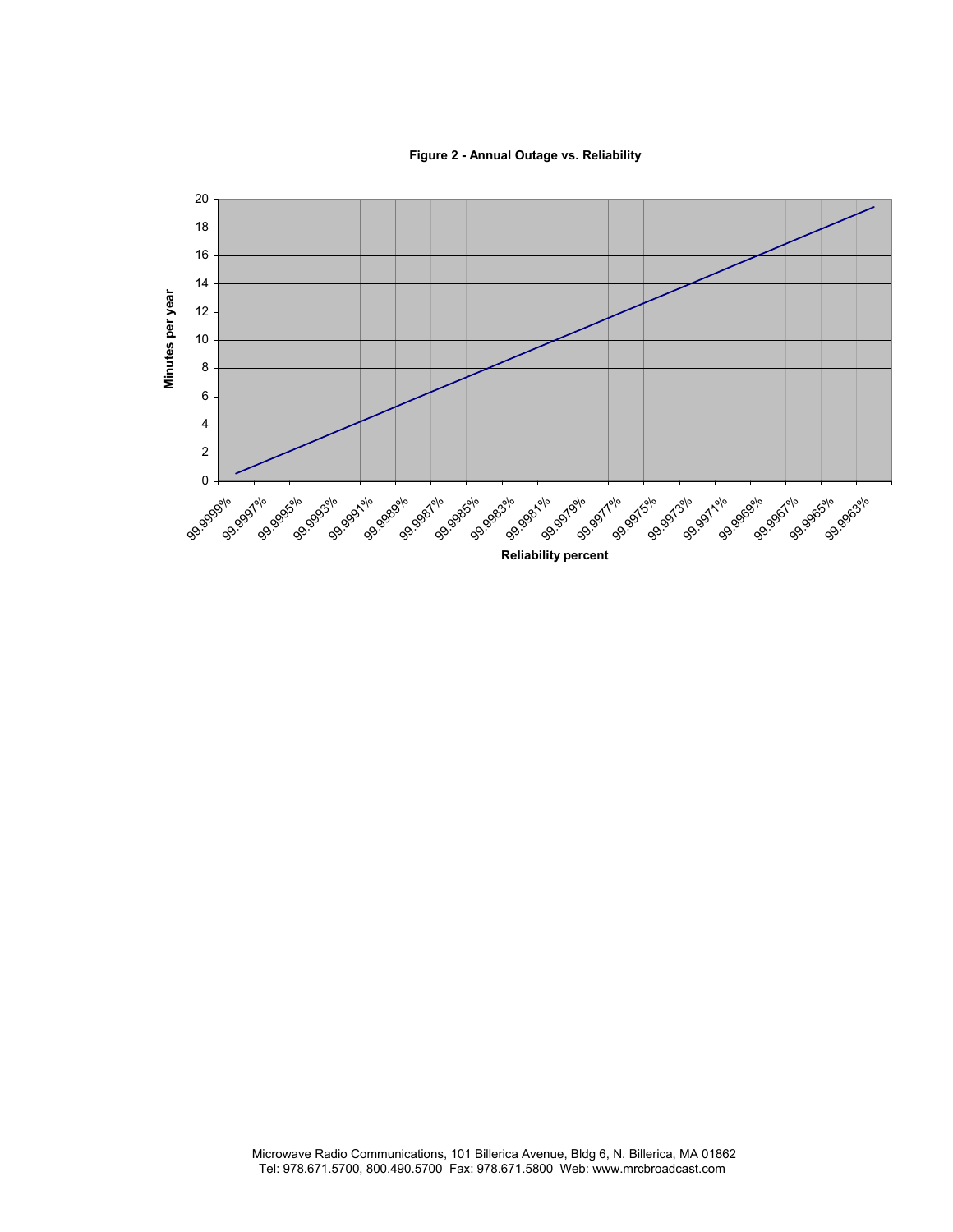

**Figure 5 - Path Reliability vs. Distance & Fade Margin at 7 GHz Based on Vigants & Barnett for normal inland/ northern terrain and climate**

**Figure 6 - Reliability vs. Fade Margin & Path Length at 7 GHz Based on Vigants & Barnett for moist, Southern coastal areas**

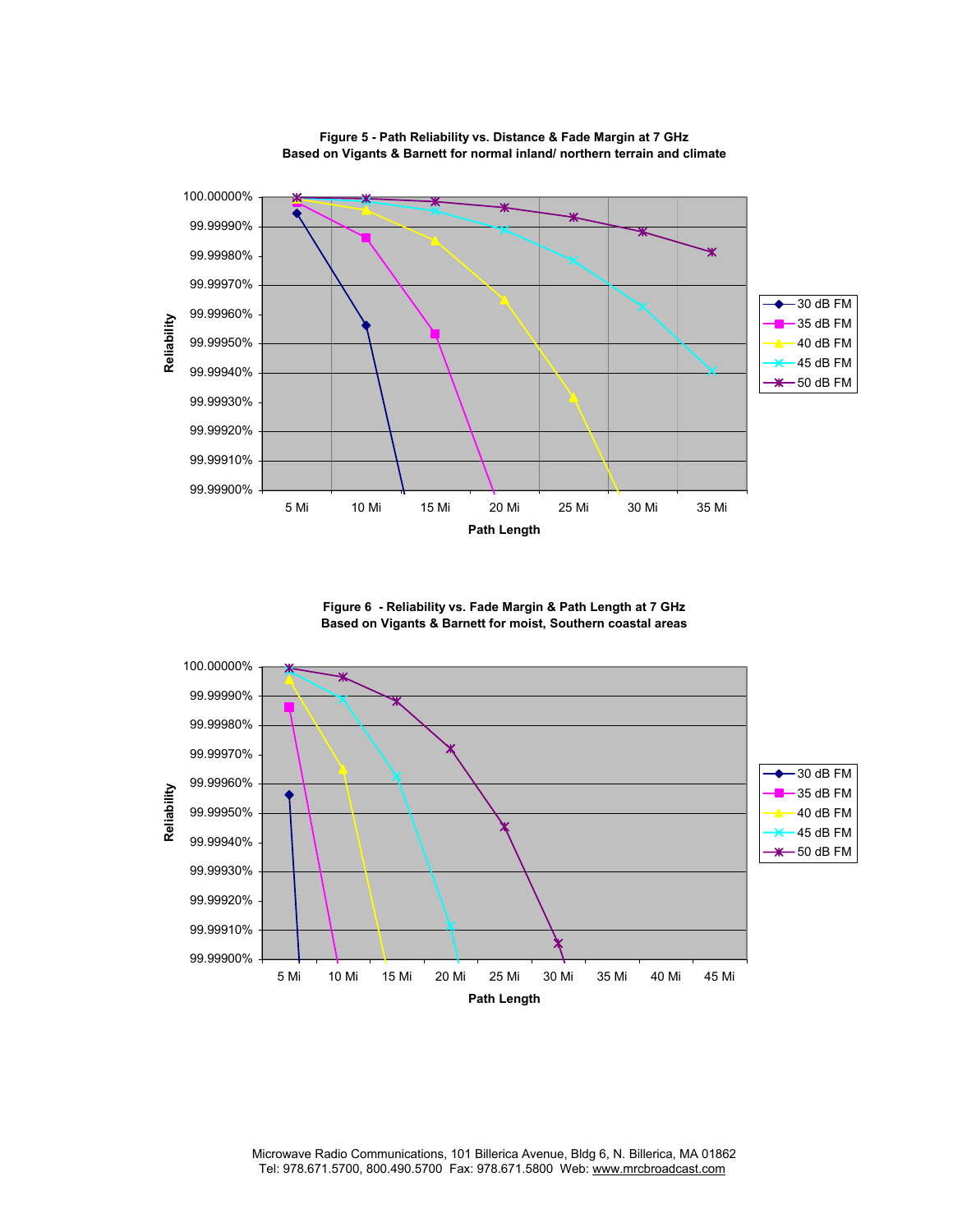

**Figure 7 - Reliability vs. Distance & Fade Margin at 7 GHz Based on Vigants & Barnett for dry, very rough/ mountainous terrain**

**Figure 8 - Path Reliability vs. Distance & Fade Margin at 2 GHz Based on Vigants & Barnett for normal inland/ northern terrain and climate**

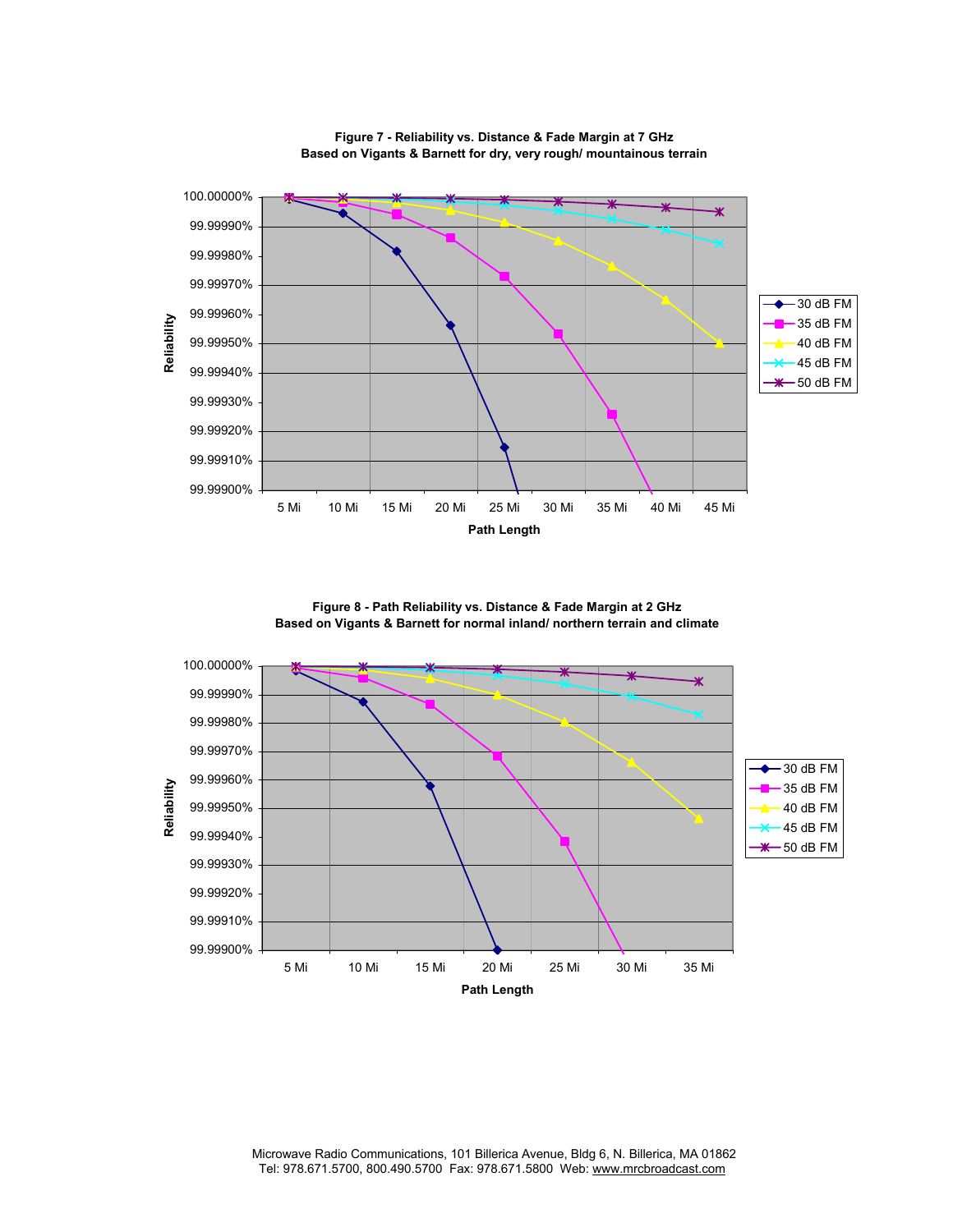

**Figure 9 - Reliability vs. Fade Margin & Path Length at 2 GHz Based on Vigants & Barnett for moist, Southern coastal areas**

**Figure 10 - Reliability vs. Distance & Fade Margin at 2 GHz Based on Vigants & Barnett for dry, very rough/ mountainous terrain**